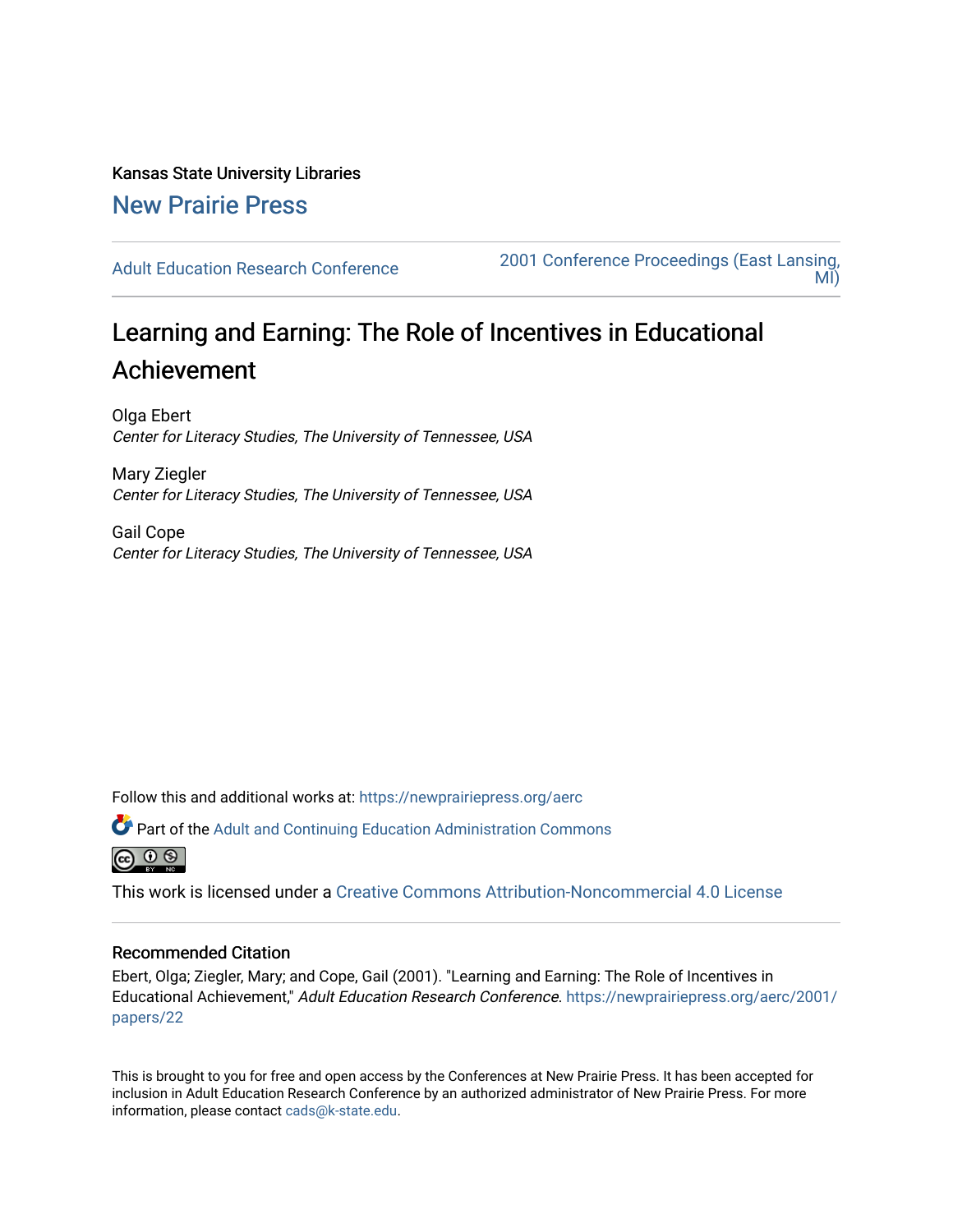## **Learning and Earning: The Role of Incentives in Educational Achievement**

Olga Ebert, Mary Ziegler, and Gail Cope *Center for Literacy Studies, The University of Tennessee, USA*

**Abstract: Can external rewards develop intrinsic motivation? Based on the research projects conducted with adult basic education programs for recipients of public assistance, this roundtable will examine how incentives influence participation in educational activities and achievement of educational outcomes.**

Do incentives influence educational outcomes for welfare recipients and other adults who have minimal formal education? For the past three years, the Center for Literacy Studies has conducted research as part of Tennessee's welfare-reform initiative. Several ongoing projects identify factors that influence the educational success of welfare recipients. Incentives for learning raises issues that can be particularly sensitive when applied to disadvantaged populations. This discussion examines how incentives influence participation in educational activities and achievement of educational outcomes.

Tennessee legislation enacted in 1996 created Families First, a program designed to help welfare recipients obtain and retain employment and move toward career advancement. In addition to cash grants, the program provides job training, childcare, transportation, assistance to find employment, and transitional benefits for adults who are preparing for work. Those participants who scored below the ninth grade on standardized achievement tests could choose basic-skills education for 20 hours a week and not have a time limitation for benefits. Those scoring above ninth grade could pursue a GED while working part time.

Using incentives as a way to improve performance or increase achievement is common across all levels of the educational spectrum. The Families First program recently initiated cash incentives, the *completion bonus*, for reaching education, training, and employment goals. Those Families First participants who were enrolled in adult basic education became entitled to a cash bonus when they advanced a literacy level (levels begin at the second, sixth, and ninth grades of literacy functioning), passed the GED or received a high school diploma, or completed a jobskills training class. The achievement is reported and, after a period of time, a check is mailed to the participant.

Little is known about the consequences of using incentives for performance. An earlier study (Ziegler & Ebert, 1999) compared the length of time Families First and voluntary adult basic education participants needed to achieve learning gains and pass the GED test. That study, completed before the initiation of the completion bonus, showed that the former tend to take a longer time than the latter to make progress in adult basic education. This study is currently being replicated to determine whether a completion bonus given by the state welfare office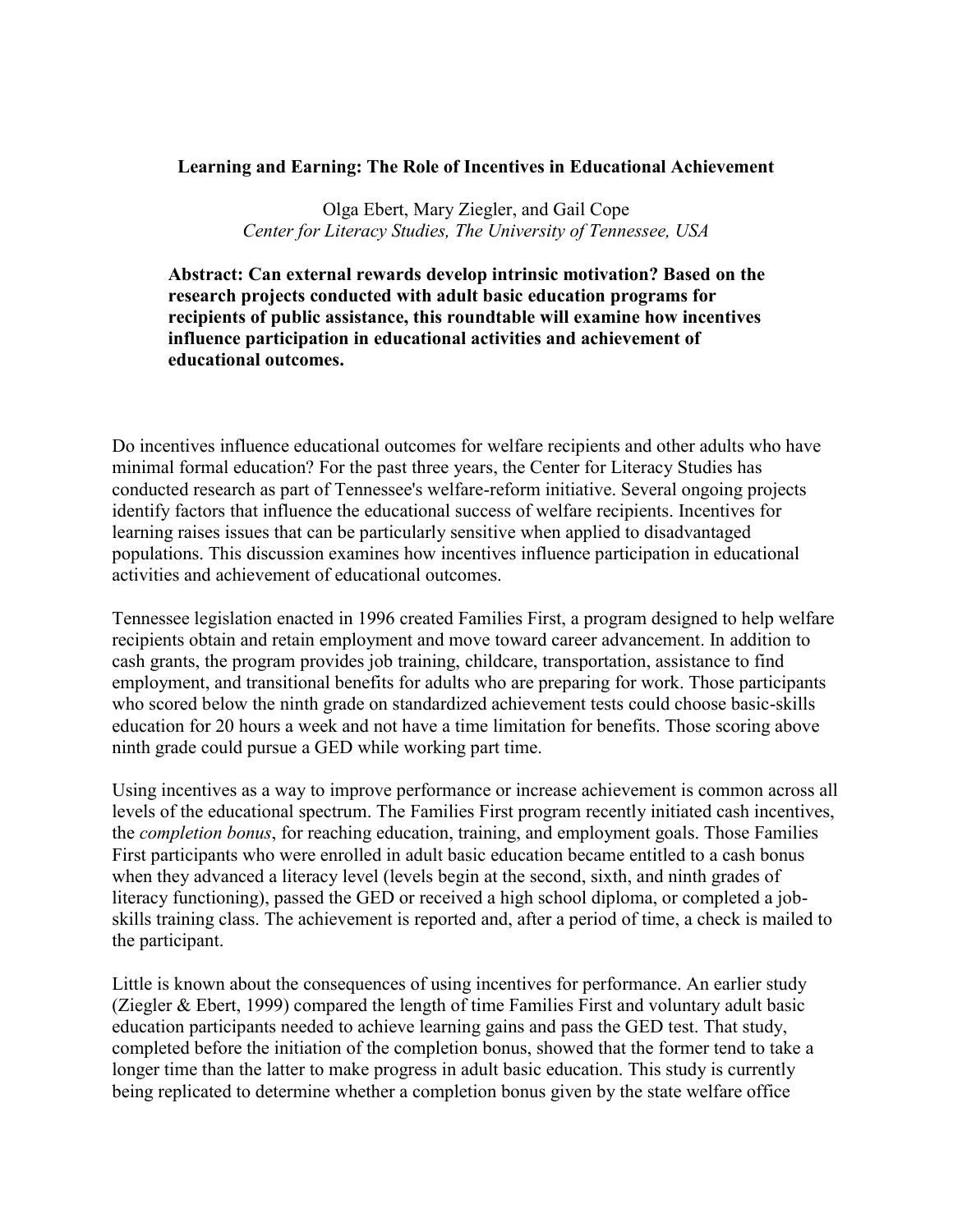affects the length of time it takes welfare recipients to achieve learning gains and pass the GED test.

The to-date findings (based on attendance, achievement data, and interviews with Families First participants and adult education program administrators) suggest that the initiative has produced mixed results. Imperfections in the way the cash bonus program has been implemented may explain these mixed results. The bonus may be an incentive for people to stay in the program, but it may not be an incentive for people to decrease the amount of time it takes for them to advance a level. Because of the time lapse between the accomplishment of the task and the receiving of the reward, the participants may not connect their accomplishments with the check they receive. An implication of this investigation may be the importance of selecting appropriate and effective processes for awarding monetary incentives to an economically disadvantaged adult population.

The issue of intrinsic versus extrinsic motivation has been a hotly debated topic in educational settings. In order to understand more about the ways that incentives influence participation and achievement in adult basic education, the Center for Literacy Studies conducted a review of the literature on motivation and incentives. Researchers who have studied incentive and reward programs report contradictory and inconsistent findings about the role of incentives in developing intrinsic motivation. Cameron and Pierce (1994) examined reward contingencies and found no reason to resist implementing incentive systems. Kohn (1999) claimed that people do inferior work when enticed with rewards. Others have said that the effectiveness of incentives depends on numerous factors and enumerate specific conditions that must be present for an incentive system to produced desired results.

Research has suggested that factors to consider in the design and administration of reward, incentive, and bonus programs include (a) building credibility of an incentive program by making it realistic, achievable, and sincere; (b) using positive recognition with a monetary incentive (rather than using a monetary incentive alone); (c) demonstrating a clear link between performance outcomes and the bonus; (d) administering rewards that reflect varying degrees of accomplishment; (e) recognizing individual differences and giving recipients a choice of rewards; (f) recognizing and minimizing bureaucratic organizational practices and processes that frustrate and detract from the motivational effectiveness of the reward; and (g) giving bonuses and rewards promptly and as soon as possible after the successful outcomes have been achieved.

These studies raise questions about how incentives influence participation, persistence, and performance in adult education. The following questions may lead to discussion among roundtable participants: (a) Will the promise of a monetary reward be effective if other variables are not in place, such as high-quality instruction? (b) Are adults who have been out of an educational setting for years motivated to participate in educational activities when promised an external reward? (c) Does the promise of an incentive influence performance, persistence, or achievement? (d) After adults have successful experiences in an educational setting, does the original promise of an extrinsic reward lessen in importance to the value of the educational experience itself? (e) Can external rewards develop intrinsic motivation? These questions about the use of incentives have implications for the theory and practice of adult education.

## **References**